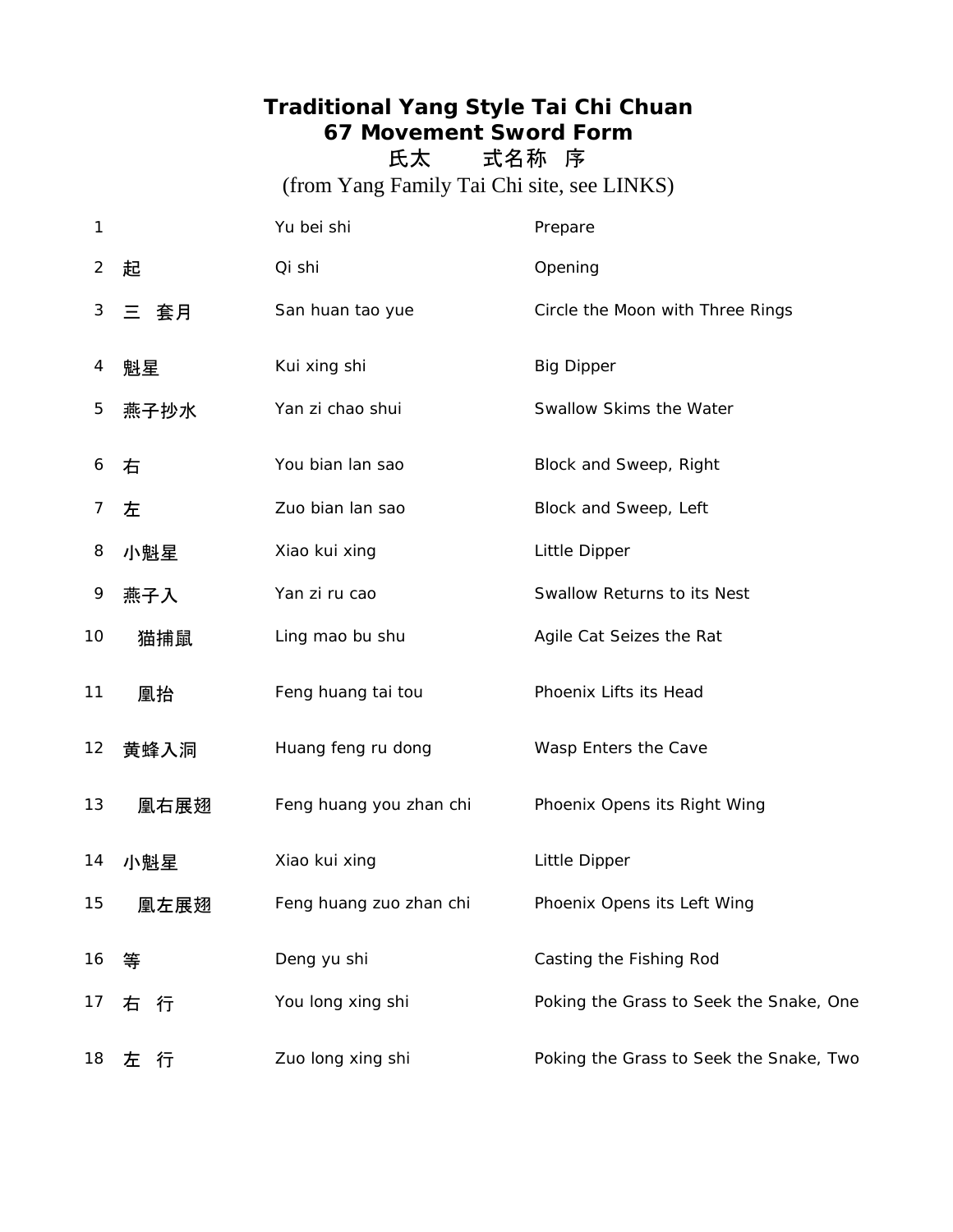| 19 | 右 行     | You long xing shi      | Poking the Grass to Seek the Snake, Three |
|----|---------|------------------------|-------------------------------------------|
| 20 | 中抱月     | Huai zhong bao yue     | Embracing the Moon                        |
| 21 | 投林<br>宿 | Su niao tou lin        | Birds Lodging in the Forest               |
| 22 | 尾       | Wu long bai wei        | <b>Black Dragon Swings its Tail</b>       |
| 23 | 青<br>出水 | Qing long chu shui     | Green Dragon comes out of the Water       |
| 24 | 卷荷叶     | Feng juan he ye        | Lotus Swirls Around in the Wind           |
| 25 | 左 子     | Zuo shi zi yao tou     | Lion Shakes its Head, Left                |
| 26 | 右子      | You shi zi yao tou     | Lion Shakes its Head, Right               |
| 27 | 虎抱      | Hu bao tou             | <b>Tiger Covers its Head</b>              |
| 28 | 野 跳     | Ye ma tiao jian        | Mustang Jumps the Ravine                  |
| 29 | 勒       | Le ma shi              | Reining in the Stallion                   |
| 30 | 指南      | Zhi nan zhen           | Compass                                   |
| 31 | 左迎      | Zuo ying feng dan chen | Dusting in the Wind, One                  |
| 32 | 右迎      | You ying feng dan chen | Dusting in the Wind, Two                  |
| 33 | 左迎      | Zuo ying feng dan chen | Dusting in the Wind, Three                |
| 34 | 水推舟     | Shun shui tui zhou     | Pushing the Canoe with the Current        |
| 35 | 流星赶月    | Liu xing gan yue       | Comet Chases the Moon                     |
| 36 | 瀑<br>天  | Tian ma fei pu         | Heavenly Steed Flies Over the Waterfall   |
| 37 | 挑       | Tiao lian shi          | Lifting up the Curtain                    |
| 38 | 左       | Zuo che lun            | Left Cart Wheel                           |
| 39 | 右       | You che lun            | Right Cart Wheel                          |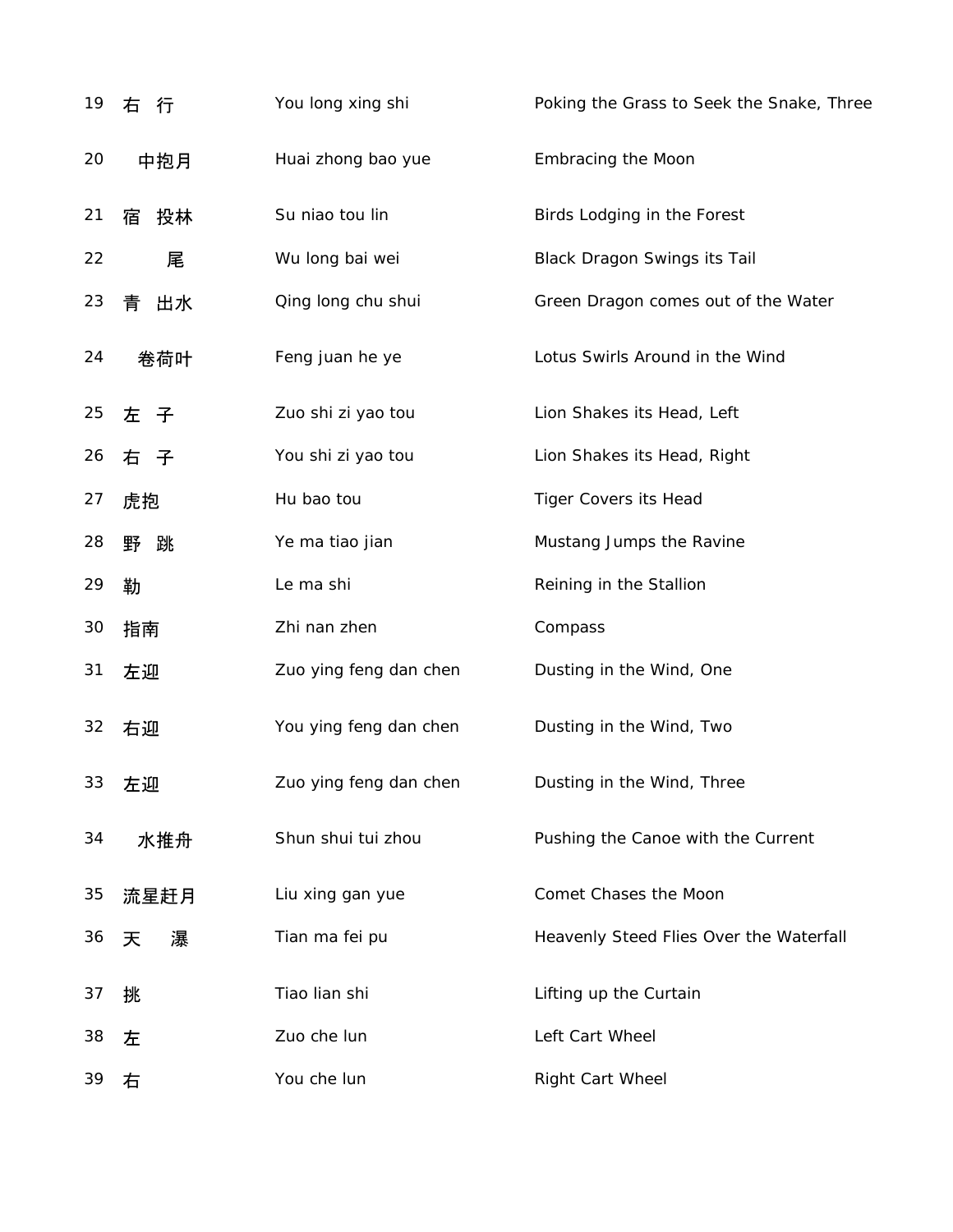| 40 | 燕子 泥    | Yan zi xian ni             | Swallow Carries Pieces of Earth in its Beak |
|----|---------|----------------------------|---------------------------------------------|
| 41 | 大 展翅    | Da peng zhan chi           | Roc Extends its Wings                       |
| 42 | 海底<br>月 | Hai di lao yue             | Fishing for the Moon at the Sea Bottom      |
| 43 | 探海      | Ne zha tan hai             | Naza Explores the Sea Bottom                |
| 44 | 犀牛望月    | Xi niu wang yue            | Rhinoceros Looks at the Moon                |
| 45 | 射雁      | She yan shi                | Shooting the Wild Goose                     |
| 46 | 青<br>爪  | Qing long xian zhua        | Green Dragon Shows its Claws                |
| 47 | 凰双展翅    | Feng huang shuang zhan chi | Phoenix Opens Both its Wings                |
| 48 | 左跨      | Zuo kua lan                | Step Over and Block Up, Left                |
| 49 | 右跨      | You kua lan                | Step Over and Block Up, Right               |
| 50 | 射雁      | She yan shi                | Shooting the Wild Goose                     |
| 51 | 白猿献果    | Bai yuan xian guo          | White Ape Presents the Fruit                |
| 52 | 右落花     | You luo hua shi            | Falling Flowers, One                        |
| 53 | 左落花     | Zuo luo hua shi            | Falling Flowers, Two                        |
| 54 | 右落花     | You luo hua shi            | <b>Falling Flowers, Three</b>               |
| 55 | 左落花     | Zuo luo hua shi            | Falling Flowers, Four                       |
| 56 | 右落花     | You luo hua shi            | Falling Flowers, Five                       |
| 57 | 玉女穿梭    | Yu nu chuan suo            | Fair Lady Works at Shuttles                 |
| 58 | 白虎 尾    | Bai hu jiao wei            | White Tiger Swings its Tail                 |
| 59 | 虎抱      | Hu bao tou                 | <b>Tiger Covers its Head</b>                |
| 60 | 跳       | Yu tiao long men           | Fish Jumps Over the Dragon Gate             |